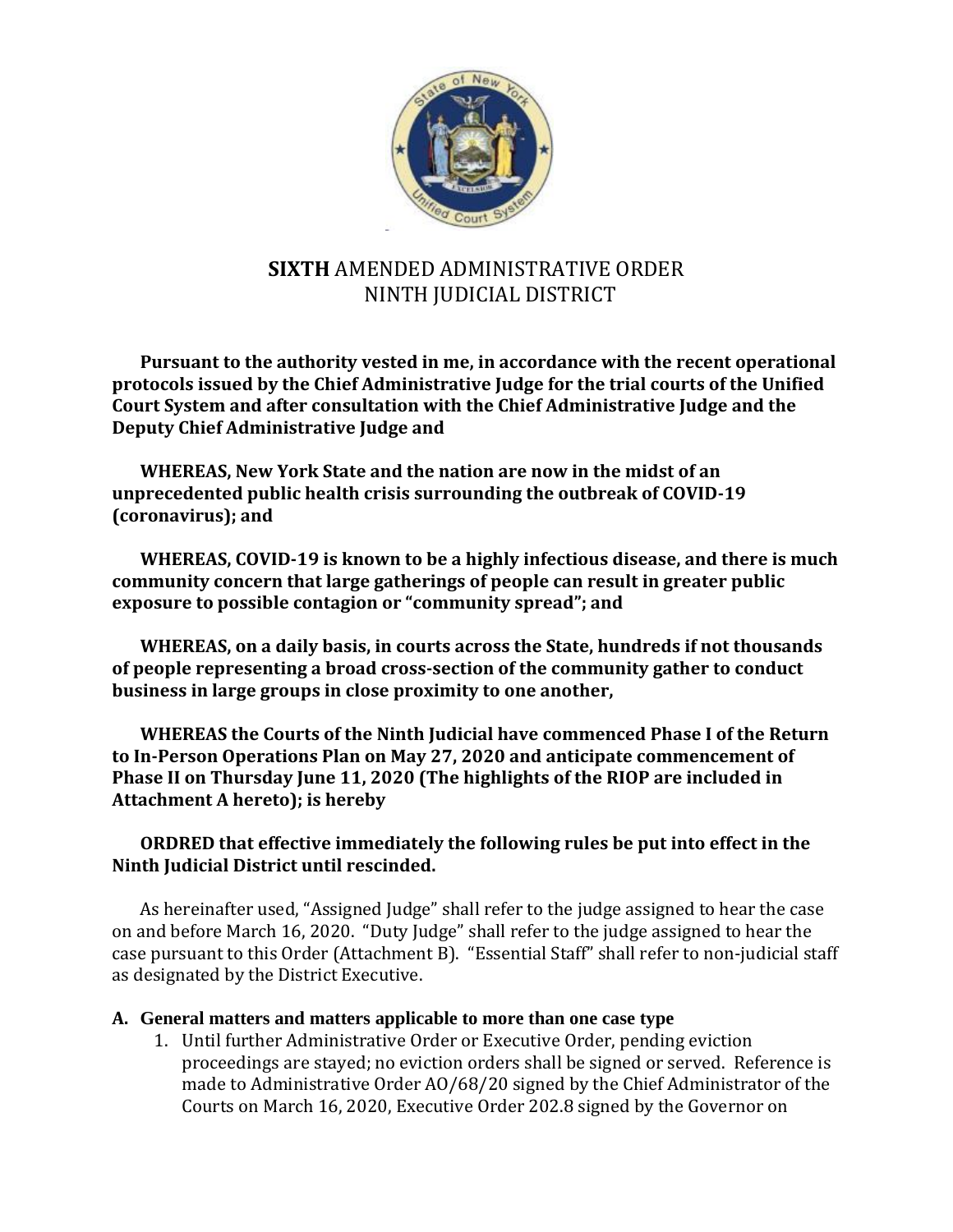March 20, 2020 **, Executive Order 202.14 signed by the Governor on April 7, 2020 and Executive Order 202.28 signed May 7, 2020** with regard to eviction matters.

- **2.** Until further Administrative Order or Executive Order, no default judgments shall be granted **where, pursuant to CPLR 3215, the default occurred after March 16, 2020. Furthermore, no default judgment requiring the defendant's notice pursuant to CPLR 3215(g) shall be granted, unless the application was heard prior to March 17, 2020 and proper notice was given.**
- **3.** All Family Court and all County Court Judges are cross-assigned to the County and Family Courts in all counties of the District. **All City Court Judges are cross assigned to all County\*, City, Town and Village Courts in the County of their residence and any adjoining county. \* effective March 16, 2020 nunc pro tunc.**
- **4. The Return to In-Person Operations Plan ("RIOP") (Phase I implemented on May 27, 2020, the RIOP (Phase II) anticipated to be implemented on June 11, 2020 and any RIOP plans for any subsequent phase are incorporated herein and all provisions of this Administrative Order shall be read in conjunction with the RIOP.**
- **5.** The Virtual Courtroom Protocol established for the Ninth Judicial District effective April 6, 2020, to the extent not inconsistent with the RIOP, remains in full force and effect and all provisions of this Sixth Amended Administrative Order shall be read in conjunction with the Virtual Courtroom Protocol **and any subsequent amendments thereto.**
- 6. Occupancy of ALL courtrooms, meeting rooms in Court Facilities and other rooms where court functions occur shall be limited to the lesser of 10 people or ½ the posted room occupancy per code unless the necessary parties in an action require that more that more than 10 people be in a courtroom. Notwithstanding the above in all instances the maximum occupancy of any space in the courthouse shall be limited to  $\frac{1}{2}$  the posted room occupancy. To the greatest extent possible, all room occupants shall remain six feet apart.
- 7. Naturalization Ceremonies, wherever they occur, shall comply with the room occupancy limits stated herein.
- **8. All Staff shall report to the courthouse as determined by his/her supervisor. All judges and Chambers staff should report to the courthouse. Any requests for exemptions must be discussed with the Supervising Judge and Administrative Judge.**
- **9. All deadlines established per judicial directive (including those contained in scheduling orders, service dates and "local rules") that occur on or after June 5, 2020 and during the pendency of this Administrative Order shall be extended for a period of 60 days from the date of the stated deadline, unless otherwise directed by the Assigned Judge or agreed upon by the parties (reference is made to Administrative Order AO/71/20 signed by the Chief Administrative Judge of the Courts on March 19, 2020 as it relates to civil litigation). Further reference is made to Executive Order 202.8 signed by the Governor on March 20, 2020, Executive Order 202.14 signed by the Governor on April 7, 2020 and Executive Order 202.38 signed by the**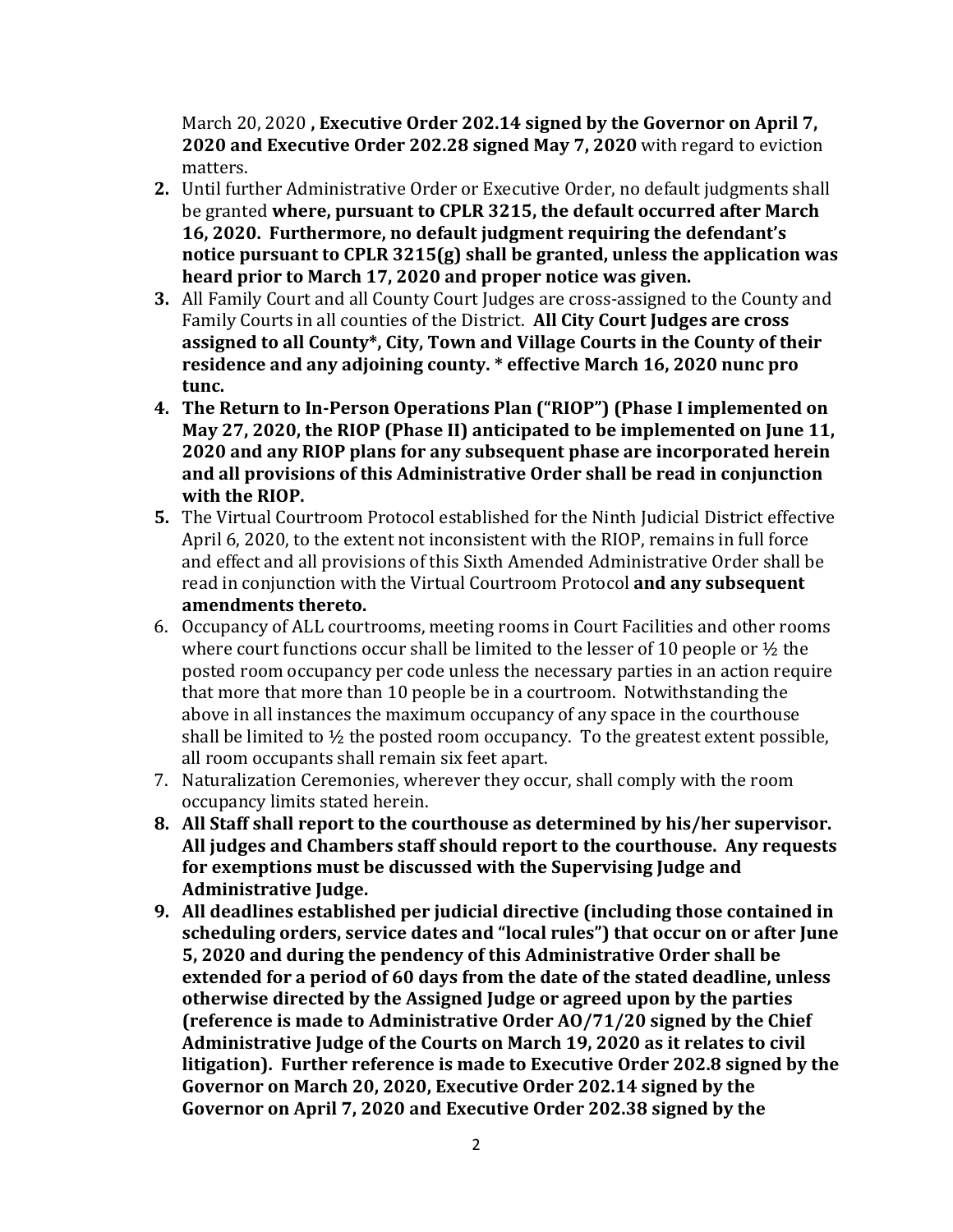### **Governor on June 6, 2020 with regard to statutory deadlines and time frames.**

- 10. All Temporary Orders of Protection issued in any criminal or civil matter that has expired or is due to expire on or after March 19, 2020 "shall be extended under the same terms and conditions until the date the matter is re-calendared, unless the order is sooner terminated or modified by a judge or justice of the court that issued the order" pursuant to Administrative Order AO/73/20 signed by the Chief Administrative Judge of the Courts on March 19, 2020.
- 11. All individuals seeking legal representation pursuant to Article 18-B of the County Law shall be deemed eligible, regardless of financial ability to obtain counsel" pursuant to the Order signed by the Administrative Judge of the Ninth Judicial District March 20, 2020.
- 12. **Initial requests to schedule a virtual hearing on an application to postpone a Felony Hearing for "good cause" shall be made to the Hon. Barry E. Warhit, Supervising Judge of the Criminal Parts Ninth Judicial District by e-mail to [VirtualWestchesterCountyCityCourt@nycourts.gov,](mailto:VirtualWestchesterCountyCityCourt@nycourts.gov) with copy to [bwarhit@nycourts.gov](mailto:bwarhit@nycourts.gov) and [mbenjam@nycourts.gov](mailto:mbenjam@nycourts.gov)**
- 13. **All filings shall be pursuant to the Administrative Orders signed by the Chief Administrative Judge of the Courts (AO/111/2020, AO /114/20; AO/115/20 and any amendments thereto).**

### **B. Supreme Civil**

- 1. All non-essential matters **shall be addressed by the Assigned Judge and appropriately scheduled.**
- 2. "Essential matters" includes those matters as listed in Exhibit A attached to Administrative Order AO/78/20 signed by the Chief Administrative Judge of the Courts on March 22, 2020 and as amended hereafter and any other matter determined to be essential after application by the Assigned Judge or Duty Judge to the Administrative Judge.
- 3. All Mental Hygiene Law proceedings in which a party is confined to a hospital or other facility shall be conducted with appearances by means of remote audiovisual technology or telephone pursuant to Administrative Order AO/72/20 signed by the Chief Administrative Judge of the Courts on March 22, 2020.
- 4. All foreclosure proceedings are stayed; no foreclosure auctions shall be scheduled or held. Reference is made to Executive Order 202.8 signed by the Governor on March 20, 2020, as extended by Executive Order 202.14 signed by the Governor on April 7, 2020 and Executive Order 202.28 signed by the Governor on May 7, 2020.

### **C. Superior Court Criminal Cases**

1. **All pending criminal cases shall be addressed by the Assigned Judge and appropriately scheduled consistent with applicable Executive Orders and Administrative Orders. The issuance of the new return date shall occur on or before the currently scheduled adjourned date or within 7 days of the signing**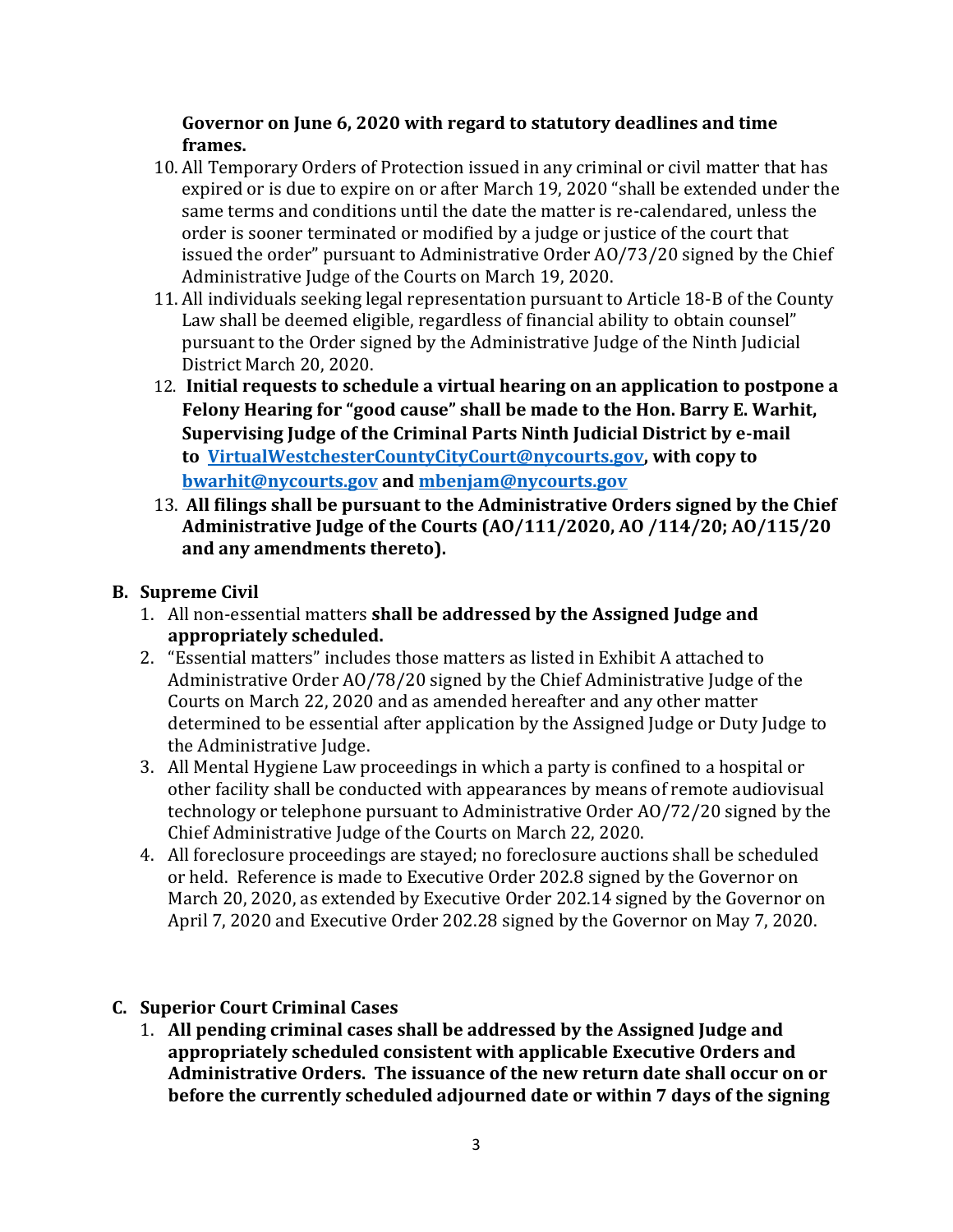**of this order, whichever is later. For Defendants not in custody, there shall be no adjournment of a matter that is greater than 60 days. For defendants in custody, there shall be no adjournment of a matter greater than 30 days.**

- 2. "Essential matters" includes those matters as listed in Exhibit A attached to Administrative Order AO/78/20 signed by the Chief Administrative Judge of the Courts on March 22, 2020 and as amended hereafter and any other matters determined to be essential after application by the Assigned Judge or Duty Judge to the Supervising Judge. The Supervising Judge, in consultation with the Administrative Judge, shall permit a matter to proceed if warranted.
- 3. "Grand juries set to be impaneled within term six of the courts for the year 2020 shall be postponed." Currently seated grand juries "may continue, upon application of the appropriate district attorney to the administrative judge" pursuant to Administrative Order AO/113/20 signed by Deputy Chief Administrative Judge Vito Caruso on May 16, 2020.
- 4. The Accessible Magistrate procedure (for Adolescent Offenders and Juvenile Offenders) currently in place shall continue.

## **D. Treatment Courts/OSP**

- 1. Treatment courts and Opioid Stabilization Parts will be handled by the **Assigned Judge.**
- 2. **Pursuant to Administrative Order AO/87/20 of Chief Administrative Judge Lawrence Marks dated May 1,2020, "Problem-solving courts may conduct virtual court conferences with counsel, court staff, service providers, and where practicable clients via Skype for Business."**
- **3. The Assigned Judge may make application to the Coordinating Judge of Treatment Courts to have a matter deemed essential. The Coordinating Judge of Treatment Courts, after consultation with the Administrative Judge, shall permit a matter to proceed if warranted.**

# E. **Family Court**

- 1. **All non-essential matters shall be addressed by the Assigned Judge and appropriately scheduled**.
- 2. "Essential matters" includes those matters as listed in Exhibit A attached to Administrative Order AO/78/20 signed by the Chief Administrative Judge of the Courts on March 22, 2020 and as amended hereafter, and any other matters determined to be essential after application by the Duty Judge to the Supervising Judge. The Supervising Judge, in consultation with the Administrative Judge, shall permit a matter to proceed if warranted.
- 3. Judges are required to immediately bring to his/her Supervising Judge's attention any Permanency Planning Hearings that pursuant to existing Federal or State Law require a determination that the matter be deemed essential so as to provide a timely calendar date.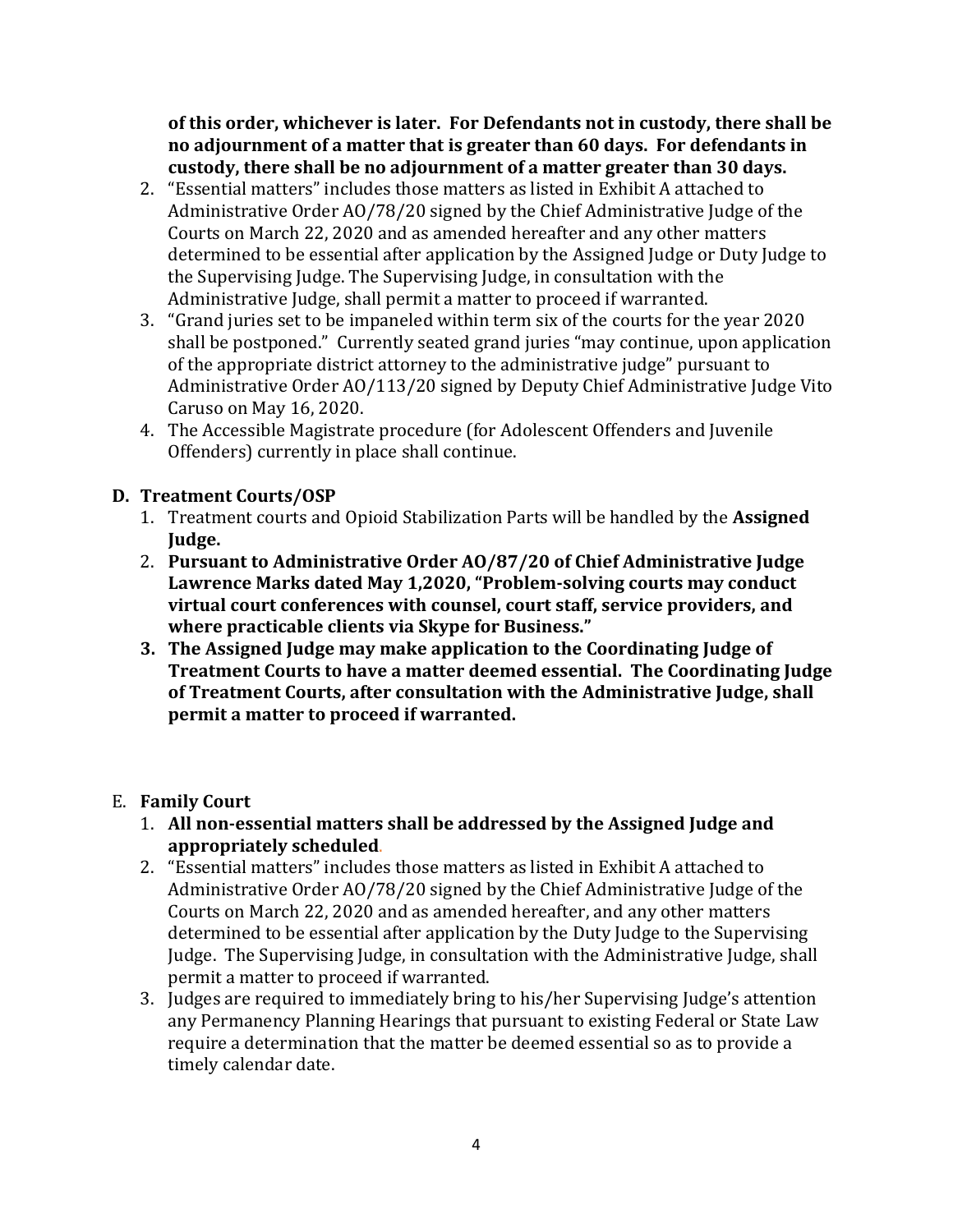- 4. All remand/removal/placement orders issued in the Ninth Judicial District under Family Court Act Articles 3, 6, 7, 8 and 10 that are due to expire while this Administrative Order is in effect, shall be deemed extended under the same terms and conditions for a period of 60 days from the date the order is scheduled to expire, unless the order is terminated or modified by the Duty Judge or Assigned Judge. To the extent practicable, the Duty Judge or Assigned Judge shall issue an amended order and the lawyers and pro-se litigants notified.
- 5. **All cases involving a youth that is currently in detention shall be reviewed by the Assigned Judge or Designated Judge, at a minimum, at least once every fourteen days.**

### **F. Surrogate's Court**

- 1. **All non-essential matters shall be addressed by the Assigned Judge and appropriately scheduled.**
- 2. "Essential matters" includes those matters as listed in Exhibit A attached to Administrative Order AO/78/20 signed by the Chief Administrative Judge of the Courts on March 22, 2020 and as contained in Administrative Order AO/99/20 signed by the Chief Administrative Judge of the Courts on May 15, 2020 and other matters as determined to be essential after application by the Surrogate to the Administrative Judge.

### **G. City Court**

- 1. **All pending criminal cases shall be addressed by the Assigned Judge and appropriately scheduled consistent with applicable Executive Orders and Administrative Orders. The issuance of the new return date shall occur on or before the currently scheduled adjourned date or within 7 days of the signing of this order, whichever is later. For Defendants not in custody, there shall be no adjournment of a matter that is greater than 60 days. For defendants in custody, there shall be no adjournment of a matter that greater than 30 days.**
- **2. All non-essential Civil matters shall be addressed by the Assigned Judge and appropriately scheduled.**
- 3. "Essential matters" includes those matters as listed in Exhibit A attached to Administrative Order AO/78/20 signed by the Chief Administrative Judge of the Courts on March 22, 2020 and as amended hereafter and any matter deemed to be essential after application by the Duty Judge to the Supervising Judge. The Supervising Judge, in consultation with the Administrative Judge, shall permit a matter to proceed if warranted.

### H. **Town and Village Courts**

1. All non-essential criminal matters are administratively adjourned until a date on or after August 1, 2020 for defendants not in custody. With regard to defendants in custody, all misdemeanor cases shall be reviewed by the Designated Judge and thereafter adjourned to a date no later than July 6, 2020**.**